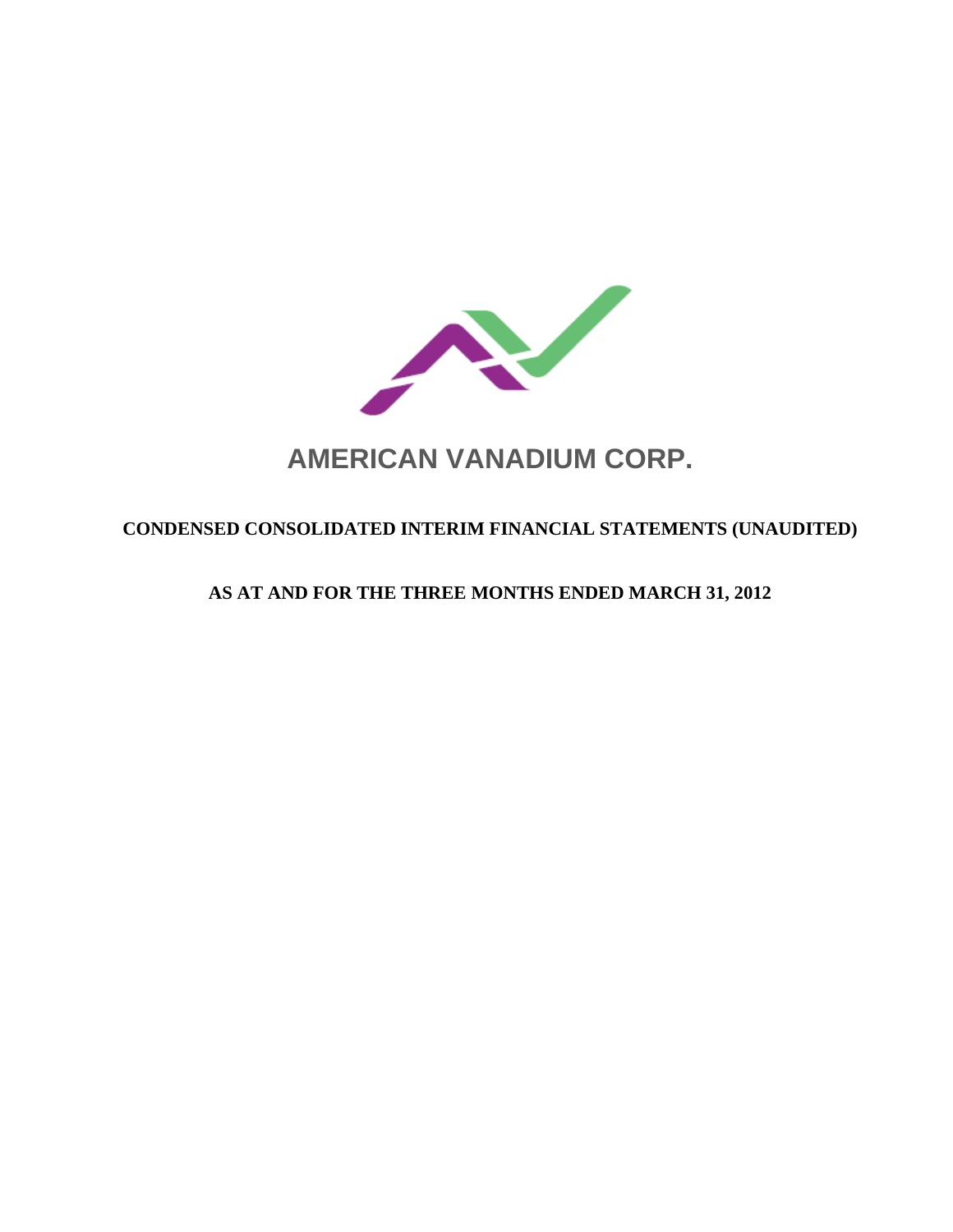# **Management's Comments on Unaudited Financial Statements**

The accompanying unaudited condensed consolidated interim financial statements of American Vanadium Corp. (the "Company") as at and for the three months ended March 31, 2012 have been prepared by management and approved by the Board of Directors of the Company. These financial statements have not been reviewed by the Company's external auditors.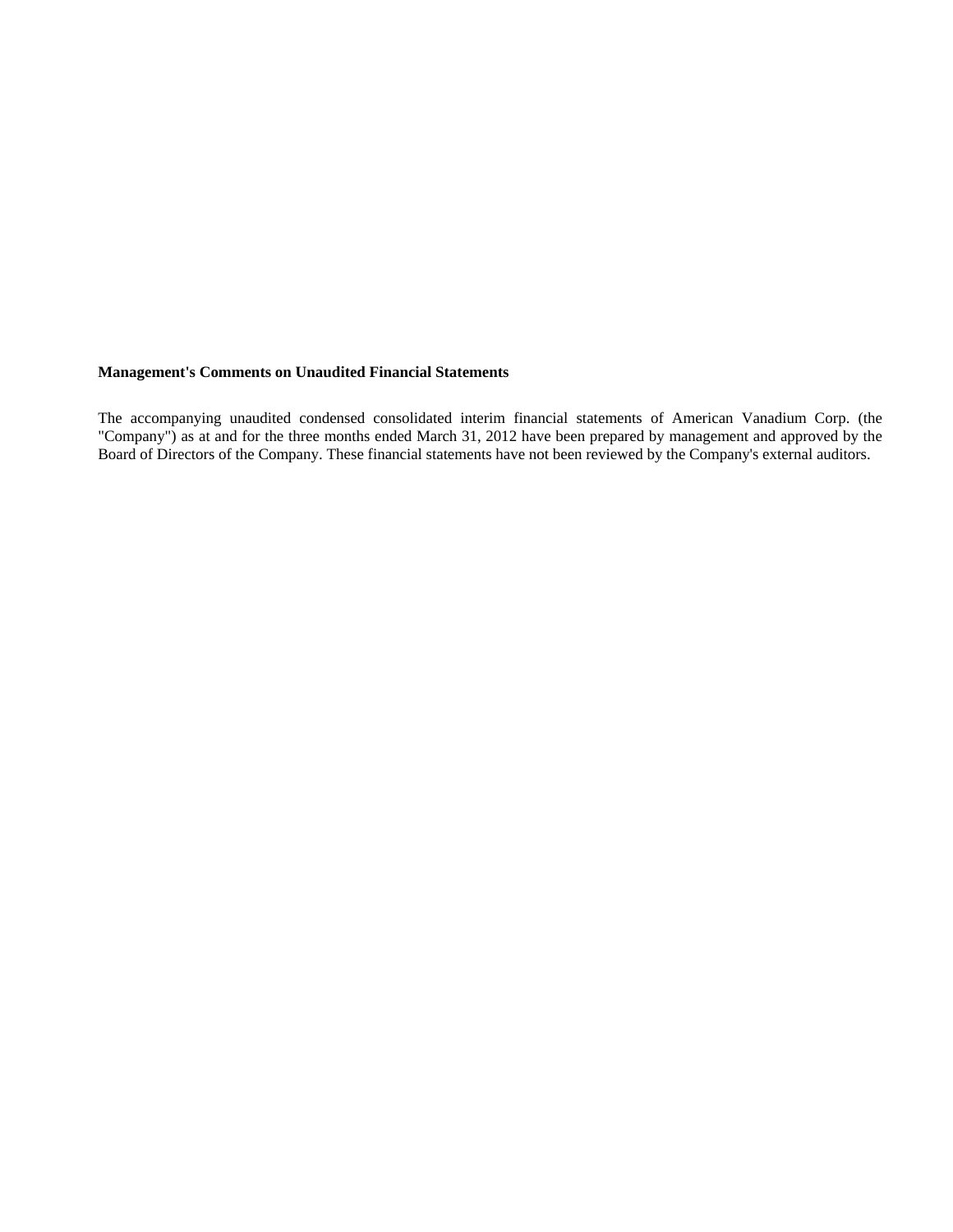#### **AMERICAN VANADIUM CORP.**  CONDENSED CONSOLIDATED INTERIM BALANCE SHEETS (UNAUDITED) IN CANADIAN DOLLARS

|                                                              | March 31     | December 31 |
|--------------------------------------------------------------|--------------|-------------|
|                                                              | 2012         | 2011        |
|                                                              | \$           | \$          |
|                                                              |              |             |
| <b>ASSETS</b>                                                |              |             |
| <b>Current assets</b>                                        |              |             |
| Cash                                                         | 2,584,829    | 4,245,438   |
| Amounts receivable                                           | 33,924       | 128,656     |
| Income tax receivable                                        | 102,302      | 267,971     |
| Prepaid expenses                                             | 103,427      | 101,695     |
| Deferred engineering management expense and deposit (Note 5) | 1,438,192    | 1,079,390   |
|                                                              | 4,262,674    | 5,823,150   |
| Equipment (Note 4)                                           | 44,870       | 49,455      |
| Reclamation deposit                                          | 84,076       | 85,720      |
| Mineral properties (Note 5)                                  | 1,668,477    | 1,535,943   |
|                                                              | 6,060,097    | 7,494,268   |
| <b>LIABILITIES AND SHAREHOLDERS' EQUITY</b>                  |              |             |
| <b>Current liabilities</b>                                   |              |             |
| Accounts payable and accrued liabilities                     | 477,987      | 784,883     |
|                                                              |              |             |
| <b>Shareholders' equity</b>                                  |              |             |
| Share capital (Note 6)                                       | 14,058,111   | 14,058,111  |
| Contributed surplus                                          | 2,434,538    | 2,339,450   |
| Deficit                                                      | (10,910,539) | (9,688,176) |
|                                                              | 5,582,110    | 6,709,385   |
|                                                              | 6,060,097    | 7,494,268   |

**Basis of presentation and continuance of operations (Note 2)**

**Commitments and contingencies (Note 12)** 

**Events after the reporting period (Note 13)** 

**On behalf of the Board:** 

*Signed: "William Radvak"* Director *Signed: "Brian E. Bayley"* Director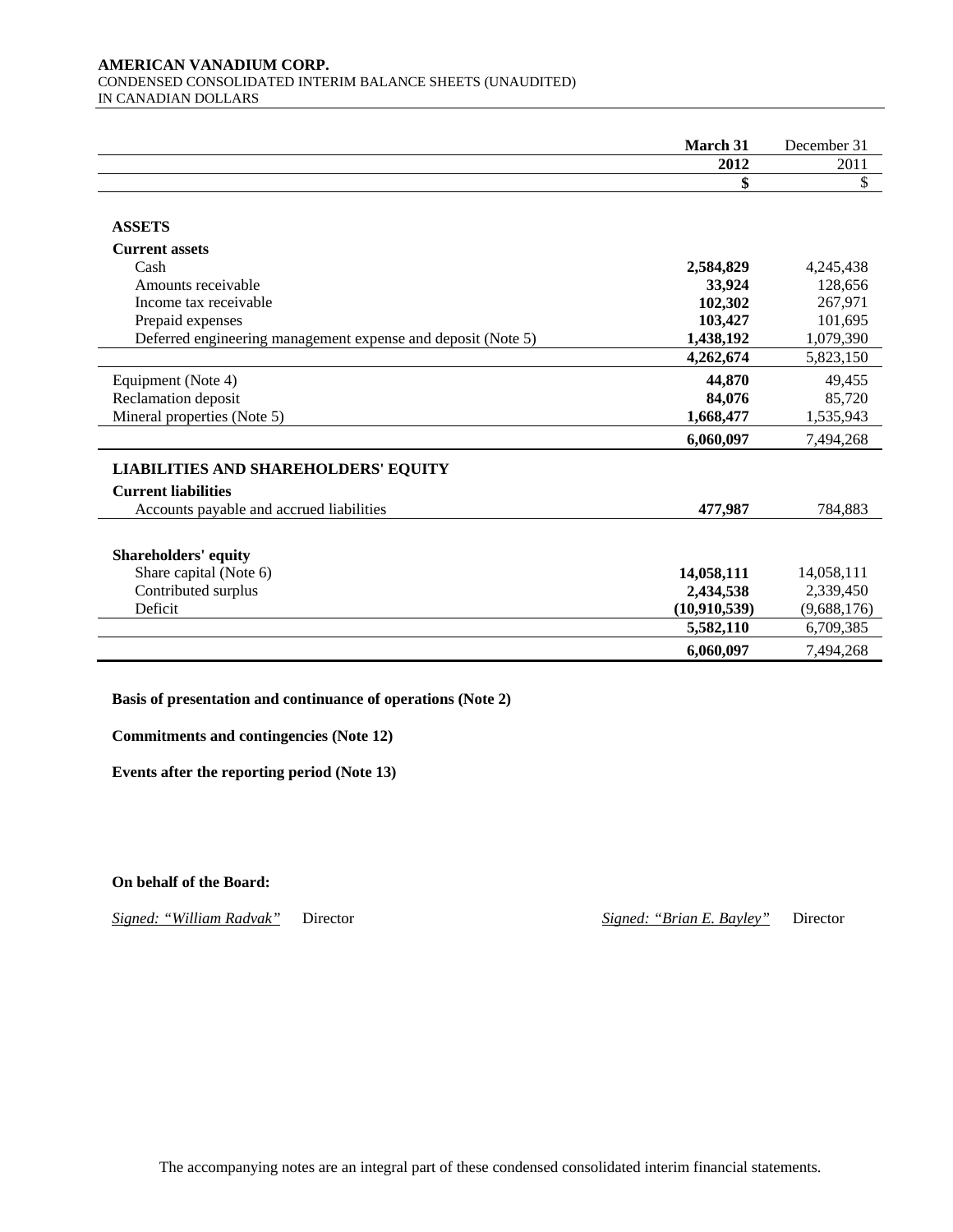# **AMERICAN VANADIUM CORP.**  CONDENSED CONSOLIDATED INTERIM STATEMENTS OF COMPREHENSIVE LOSS (UNAUDITED) IN CANADIAN DOLLARS

|                                                        | <b>Three Months</b> | Three Months |
|--------------------------------------------------------|---------------------|--------------|
|                                                        | <b>Ended</b>        | Ended        |
|                                                        | March 31            | February 28  |
|                                                        | 2012                | 2011         |
|                                                        | \$                  | \$           |
|                                                        |                     | Note 2       |
| <b>Exploration and evaluation expenses (Note 5)</b>    | 507,985             | 1,303,304    |
| General and administrative expenses:                   |                     |              |
| Salaries and benefits (Note 7)                         | 219,768             | 90,090       |
| Consulting (Note 7)                                    | 122,775             | 57,748       |
| Stock-based compensation                               | 95,088              | 222,167      |
| Travel                                                 | 70,526              | 20,131       |
| Investor relations and shareholder information         | 54,524              | 62,586       |
| Office facilities and administrative services (Note 7) | 47,640              | 27,982       |
| Transfer agent, listing and filing fees                | 26,939              | 12,425       |
| Office and sundry                                      | 21,381              | 13,311       |
| Audit and legal                                        | 9,997               | 42,322       |
| Amortization                                           | 4,585               | 1,888        |
|                                                        | 673,223             | 550,650      |
| Loss before other items                                | (1,181,208)         | (1,853,954)  |
| Other items:                                           |                     |              |
| Foreign exchange loss                                  | (45,383)            | (88, 619)    |
| Interest income                                        | 4,228               | 1,677        |
|                                                        | (41, 155)           | (86,942)     |
| Loss before income taxes                               | (1,222,363)         | (1,940,896)  |
| <b>Current income tax recovery</b>                     |                     | 175,306      |
| Net comprehensive loss                                 | (1,222,363)         | (1,765,590)  |
| <b>Basic and diluted loss per share (Note 11)</b>      | (0.04)              | (0.09)       |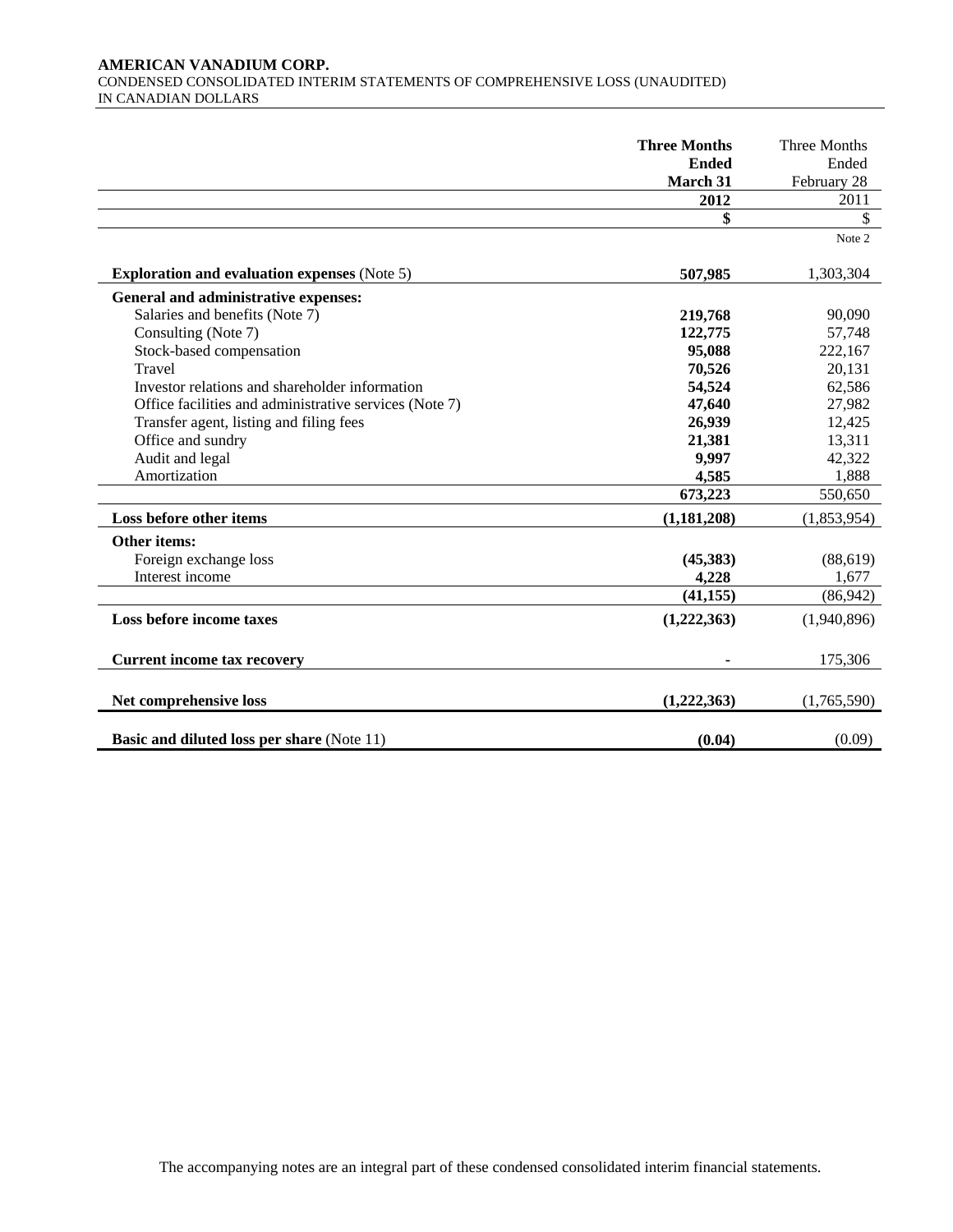# **AMERICAN VANADIUM CORP.**

CONDENSED CONSOLIDATED INTERIM STATEMENTS OF CHANGES IN SHAREHOLDERS' EQUITY (UNAUDITED) IN CANADIAN DOLLARS

|                                                 | <b>Share</b> | Contributed    |                |              |
|-------------------------------------------------|--------------|----------------|----------------|--------------|
|                                                 | Capital      | <b>Surplus</b> | <b>Deficit</b> | <b>Total</b> |
|                                                 |              |                |                |              |
| Balance, December 1, 2010 (Note 2)              | 6,162,761    | 816,581        | (3,032,141)    | 3,947,201    |
| Exercise of warrants                            | 13,333       |                |                | 13,333       |
| Exercise of stock options                       | 173,828      | (74,078)       |                | 99,750       |
| Stock-based compensation                        |              | 222,167        |                | 222,167      |
| Net comprehensive loss for the period           |              |                | (1,765,590)    | (1,765,590)  |
| Balance, February 28, 2011 (Note 2)             | 6,349,922    | 964,670        | (4,797,731)    | 2,516,861    |
| Private placements, net of share issuance costs | 6,919,555    | 651,526        |                | 7,571,081    |
| Exercise of warrants                            | 466,666      |                |                | 466,666      |
| Exercise of stock options                       | 141,968      | (58, 116)      |                | 83,852       |
| Shares issued for water rights (Note 5)         | 67,500       |                |                | 67,500       |
| Shares issued for claims acquisition (Note 5)   | 33,750       |                |                | 33,750       |
| Performance shares (Note 6)                     | 78,750       |                |                | 78,750       |
| Stock-based compensation                        |              | 781,370        |                | 781,370      |
| Net comprehensive loss for the period           |              |                | (4,890,445)    | (4,890,445)  |
| Balance, December 31, 2011                      | 14,058,111   | 2,339,450      | (9,688,176)    | 6,709,385    |
| Stock-based compensation                        |              | 95,088         |                | 95,088       |
| Net comprehensive loss for the period           |              |                | (1,222,363)    | (1,222,363)  |
| Balance, March 31, 2012                         | 14,058,111   | 2,434,538      | (10,910,539)   | 5,582,110    |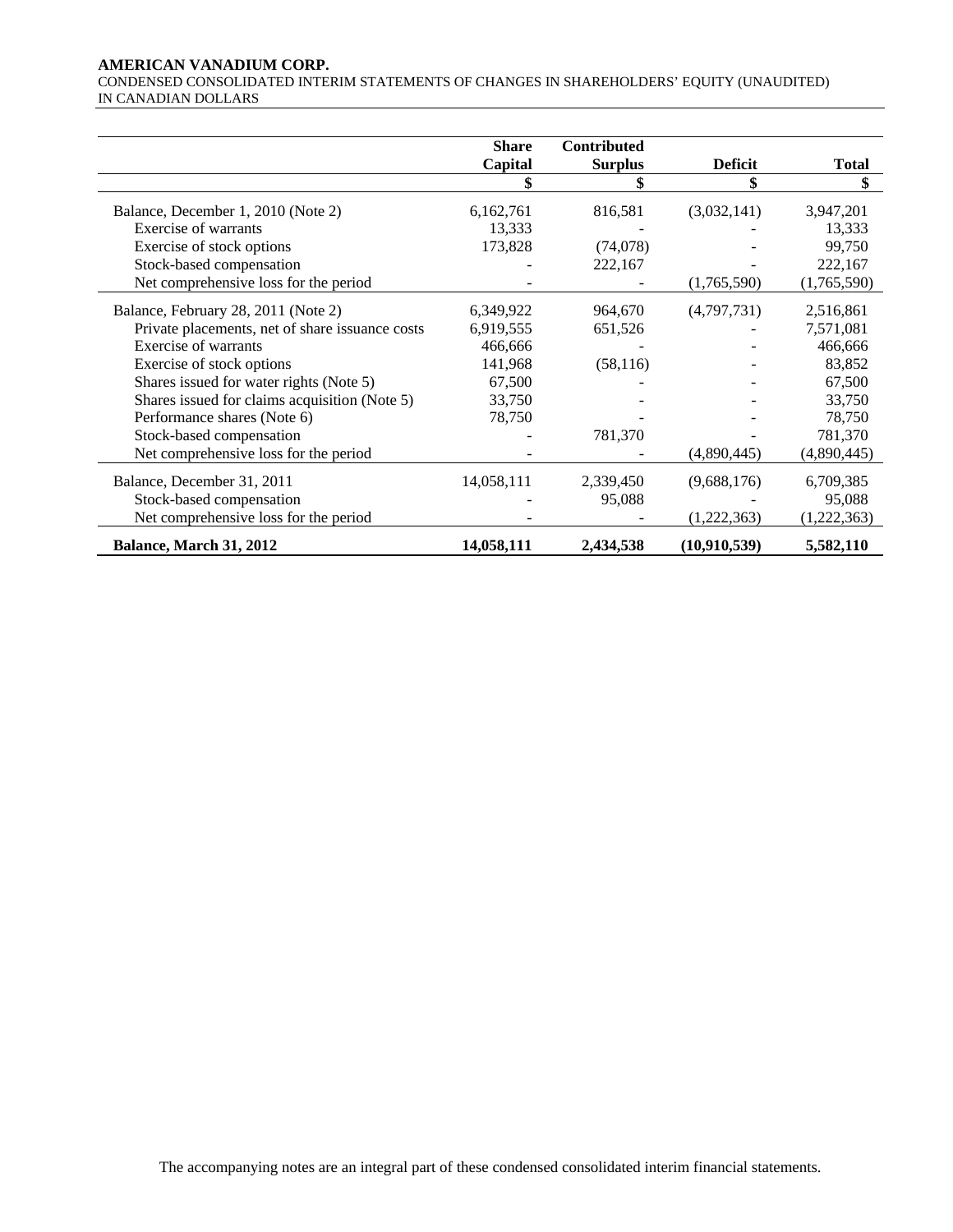# **AMERICAN VANADIUM CORP.**  CONDENSED CONSOLIDATED INTERIM STATEMENTS OF CASH FLOWS (UNAUDITED) IN CANADIAN DOLLARS

|                                                         | <b>Three Months</b><br><b>Ended</b><br>March 31 | Three Months<br>Ended<br>February 28 |
|---------------------------------------------------------|-------------------------------------------------|--------------------------------------|
|                                                         | 2012                                            | 2011                                 |
|                                                         | \$                                              | \$                                   |
|                                                         |                                                 | Note 2                               |
| <b>CASH FLOWS FROM OPERATING ACTIVITIES</b>             |                                                 |                                      |
| Net comprehensive loss                                  | (1,222,363)                                     | (1,765,590)                          |
| Items not involving cash:                               |                                                 |                                      |
| Stock-based compensation                                | 95,088                                          | 222,167                              |
| Amortization                                            | 4,585                                           | 1,888                                |
| Unrealized foreign exchange loss                        | 2,499                                           | 3,382                                |
| Changes in non-cash working capital balances:           |                                                 |                                      |
| Accounts payable and accrued liabilities                | (457, 613)                                      | 591,607                              |
| Deferred engineering management expense and deposit     | (208, 085)                                      |                                      |
| Income tax receivable                                   | 165,669                                         | (165, 138)                           |
| Amounts receivable                                      | 94,732                                          | (11,190)                             |
| Prepaid expenses                                        | (2,587)                                         | (4,272)                              |
| Non-operating (income) expenses:                        |                                                 |                                      |
| Interest income                                         | (4,228)                                         | (1,677)                              |
| Net cash used in operating activities                   | (1,532,303)                                     | (1, 128, 823)                        |
| <b>CASH FLOWS FROM INVESTING ACTIVITIES</b>             |                                                 |                                      |
| Mineral property acquisition costs                      | (132, 534)                                      | (50,076)                             |
| Interest income                                         | 4,228                                           | 1,677                                |
| Purchase of equipment                                   |                                                 | (946)                                |
| Increase in reclamation deposit                         |                                                 | (418)                                |
| Net cash (used in) provided by investing activities     | (128, 306)                                      | (49,763)                             |
|                                                         |                                                 |                                      |
| <b>CASH FLOWS FROM FINANCING ACTIVITIES</b>             |                                                 |                                      |
| Proceeds from issuance of shares, net of issuance costs |                                                 | 113,085                              |
| Deferred financing costs                                |                                                 | (117, 845)                           |
| Net cash provided by financing activities               |                                                 | (4,760)                              |
| Change in cash for the period                           | (1,660,609)                                     | (1, 183, 346)                        |
| Cash, beginning of period                               | 4,245,438                                       | 3,136,748                            |
| Cash, end of period                                     | 2,584,829                                       | 1,953,402                            |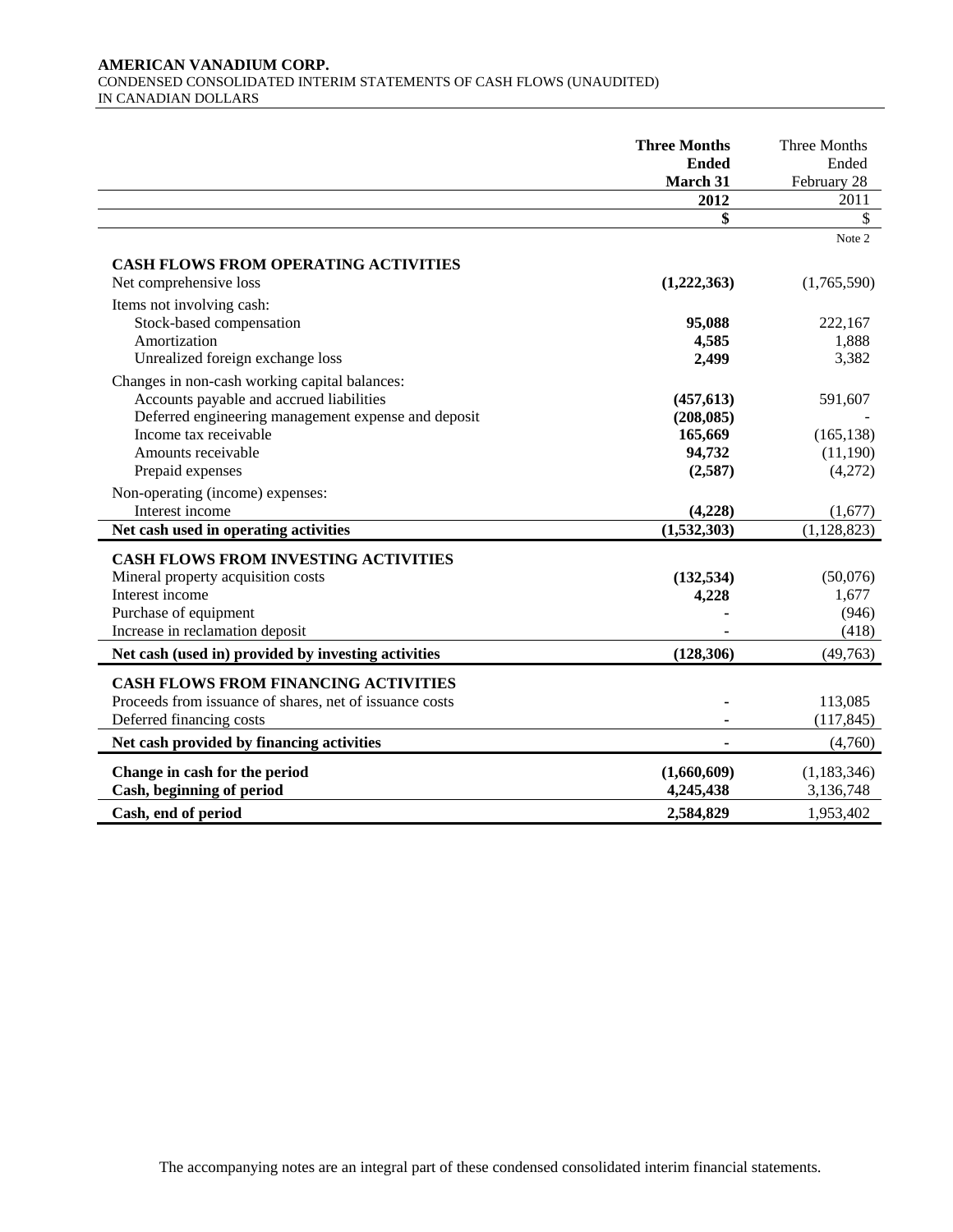# **1. NATURE OF OPERATIONS**

American Vanadium Corp. (the "Company"), incorporated under the *Canada Business Corporations Act*, is engaged in the acquisition and exploration of mineral properties, with a strategic focus on vanadium properties in the State of Nevada. The Company is currently exploring its Gibellini property and has completed a feasibility study on the property. Pending, among other factors, successful supply arrangements, the availability of sufficient financing, regulatory approval, all of which are uncertain, the Company plans to develop and operate a mine in the future.

The Company's corporate head office is located at Suite #1028, 550 Burrard Street, Vancouver, British Columbia.

The Company's shares trade on the TSX-Venture Exchange (the "Exchange") under the symbol "AVC" and are quoted on the OTCQX under the symbol "AVCVF".

# **2. BASIS OF PRESENTATION AND CONTINUANCE OF OPERATIONS**

### **Change in financial year**

In 2011 the Company changed its financial year-end from February 28 to December 31 in order to align its financial reporting with its operational and budgeting cycles. The Company's most recent annual fiscal period was for the ten months ended December 31, 2011, while the current reporting period is for the three months ended March 31, 2012 with a comparative period for the three months ended February 28, 2011.

### **Statement of compliance**

These condensed consolidated interim financial statements have been prepared in accordance with International Financial Reporting Standards ("IFRS") as issued by International Accounting Standards Board ("IASB"). These condensed consolidated interim financial statements have been prepared in accordance with International Accounting Standard 34, Interim Financial Reporting ("IAS 34"), and they follow the same accounting policies and methods of application as – and should be read in conjunction with – the Company's audited annual consolidated financial statements for the ten months ended December 31, 2011.

These consolidated financial statements were authorized by the Board of Directors on May 23, 2012.

### **Going concern**

These consolidated financial statements have been prepared on the assumption that the Company will continue on a going concern basis. The Company has generally incurred net losses and negative operating cash flows since its inception, and the ability of the Company to continue as a going concern depends upon its ability to develop profitable operations and to continue to raise adequate financing. Management is actively targeting sources of additional financing which would assure continuation of the Company's operations and exploration programs. In order for the Company to meet its liabilities as they come due and to continue its operations, the Company is solely dependent upon its ability to generate such financing.

There can be no assurance that the Company will be able to develop profitable operations or continue to raise additional funds, in which case the Company may be unable to meet its financial obligations. Should the Company be unable to generate funds from its assets and discharge its liabilities in the normal course of business, the net realizable value of its assets may be materially less than the amounts recorded on the balance sheets. The financial statements do not include adjustments to amounts and classifications of assets and liabilities that might be necessary should the Company be unable to continue operations.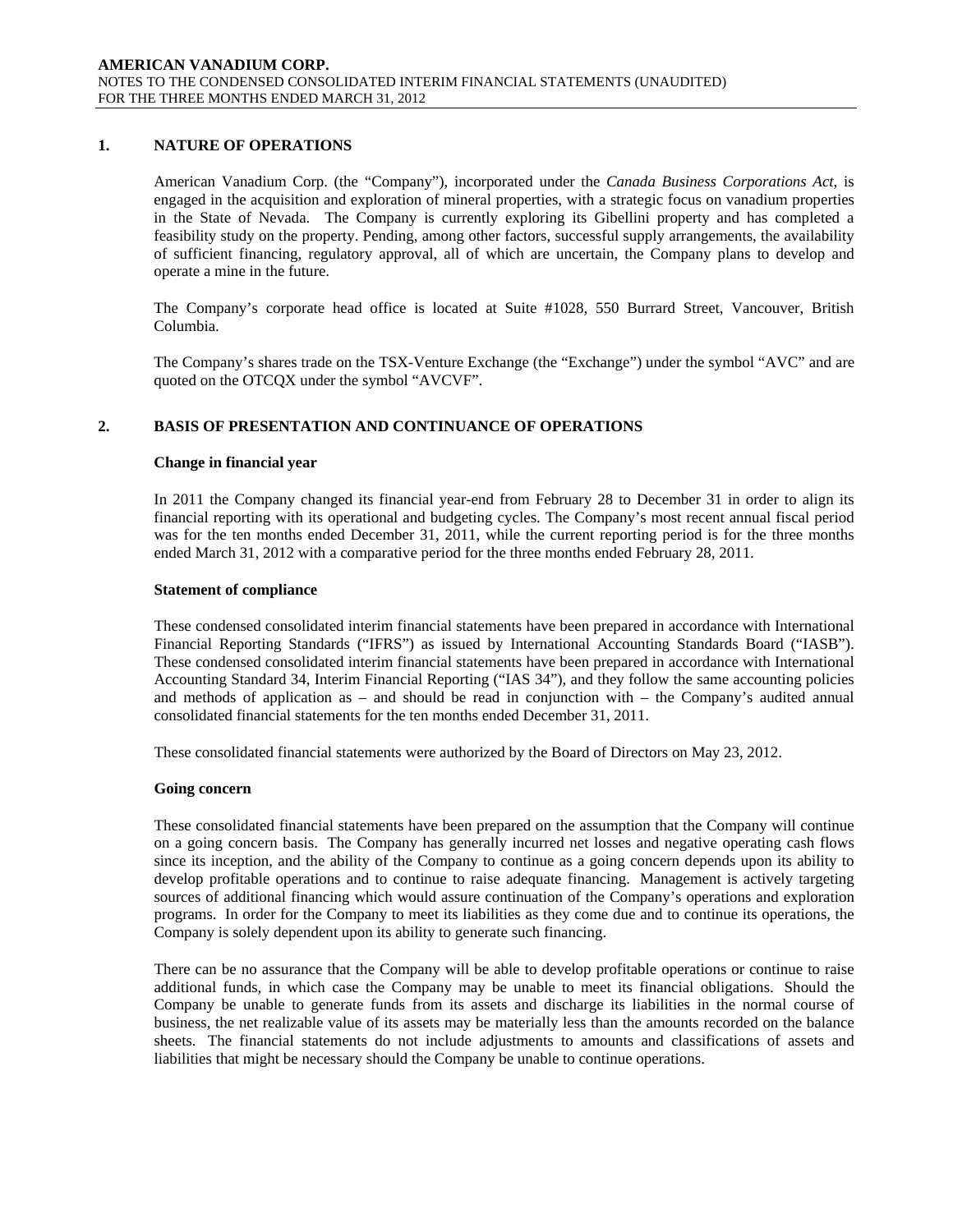The Company's ability to raise additional funds is dependent on favourable conditions in equity and alternative investment markets, which are volatile and subject to significant uncertainty. The Company will continue to identify alternative sources of financing, but anticipates reliance on equity markets in the near term.

As at March 31, 2012, the Company maintained a working capital surplus of \$3,784,687 and had \$5,582,110 in shareholders' equity.

# **3. SIGNIFICANT ACCOUNTING POLICIES**

# **Basis of consolidation**

These condensed consolidated interim financial statements include the assets, liabilities, income and expenses of the Company and its wholly-owned U.S. subsidiary, American Vanadium US Inc. All intercompany transactions and balances have been eliminated on consolidation. Unless otherwise indicated, all amounts are reported in Canadian dollars, which is the functional currency of the Company and American Vanadium US Inc.

# **Basis of measurement**

The balances in these consolidated financial statements have been measured on an historical cost basis, except for cash and short-term investments which are measured at fair value.

# **Application of new and revised International Financial Reporting Standards**

# i. IAS 12 Income Taxes ("IAS 12")

Effective January 1, 2012, the Company adopted an amendment to IAS 12 that removed certain subjectivity in measuring deferred tax assets and liabilities arising on investment property measured at fair value. There was no impact on the Corporation's financial statements as a result of the application of this amended standard.

ii. IFRS 7 Financial Instruments: Disclosures ("IFRS 7")

Effective January 1, 2012, the Company adopted an amendment to IFRS 7 that requires additional disclosure on the transfer of financial assets by the Company, including the possible effects of any residual risks that the Company retains. There was no impact on the Company's financial statements as a result of the application of this amended standard.

# **Significant accounting policies, estimates and judgments**

Notwithstanding the application of new and revised International Financial Reporting Standards previously discussed, these condensed consolidated interim financial statements have been prepared using the same accounting policies and are subject to the same estimates, judgments and measurement uncertainties as those described in Note 3 of its audited consolidated financial statements as at and for the ten months ended December 31, 2011.

### **Recent accounting pronouncements issued but not yet adopted**

The Company has reviewed new and revised accounting pronouncements that have been issued but are not yet effective for the year beginning January 1, 2012, and has determined that the following may have an impact on its consolidated financial statements: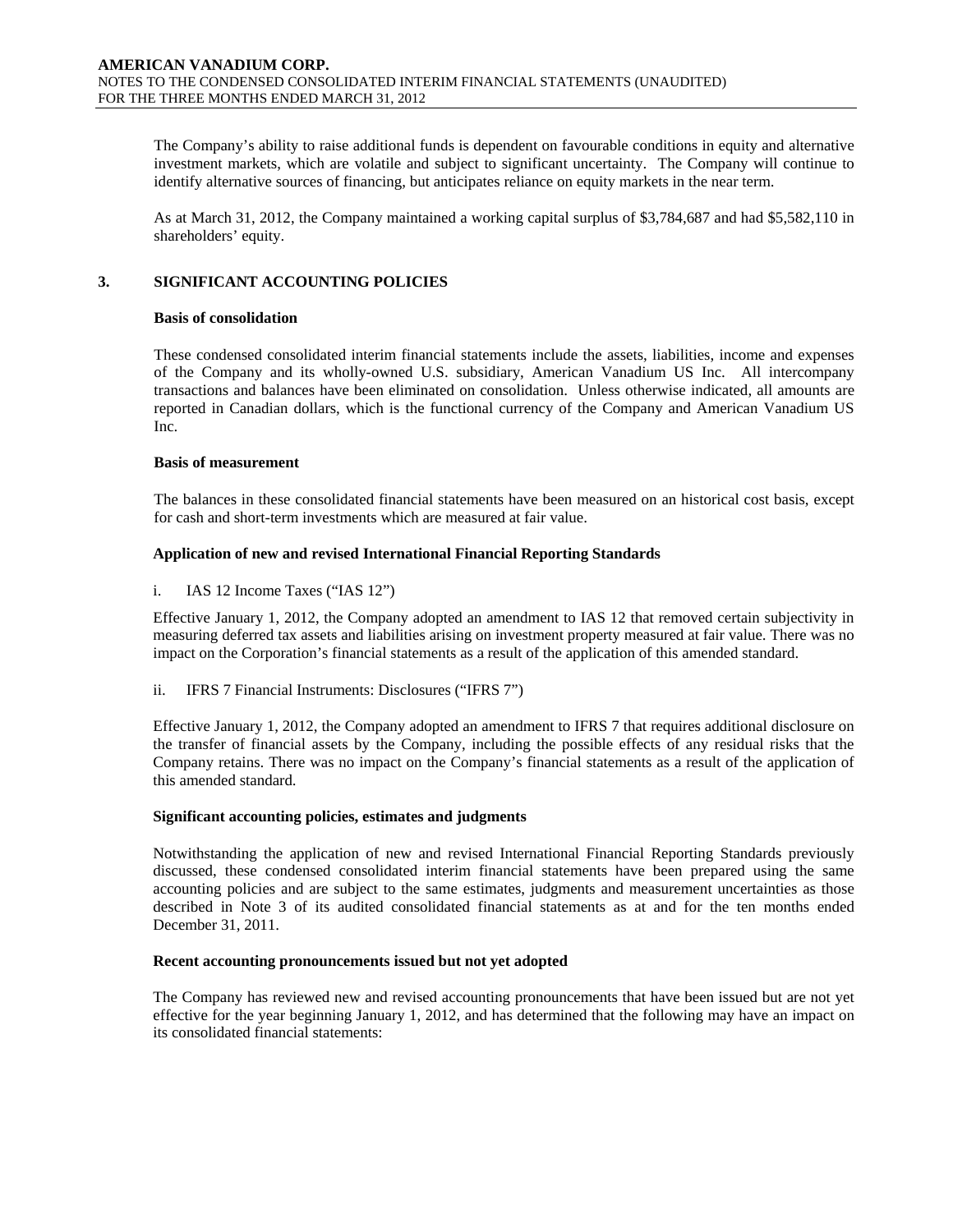# i. IAS 1 Presentation of Financial Statements ("IAS 1")

IAS 1 was amended in June 2011 to provide guidance on the presentation of items contained in other comprehensive income ("OCI") and their classification within OCI. The amendments are to be applied for annual periods beginning on or after July 1, 2012, with earlier adoption permitted. The amendments are not expected to have a significant impact on the Company's consolidated financial statements.

# ii. IFRS 7 Financial Instruments: Disclosures ("IFRS 7")

IFRS 7 was amended in December 2011 to included improved disclosure for offsetting of offset financial assets and financial liabilities. The amendments are to be applied for annual periods beginning on or after January 1, 2013, with earlier adoption permitted. The amendments are not expected to have a significant impact on the Company's consolidated financial statements.

### iii. IFRS 9 Financial Instruments ("IFRS 9")

IFRS 9 was issued in November 2009 and is intended to replace current IAS 39, "Financial Instruments: Recognition and Measurement". IFRS 9 uses a single approach to determine whether a financial asset is measured at amortized cost or fair value, replacing the multiple rules in IAS 39. The approach in IFRS 9 is based on how an entity manages its financial instruments in the context of its business model and the contractual cash flow characteristics of the financial assets. The new standard also requires a single impairment method to be used, replacing the multiple impairment methods in IAS 39. IFRS 9 is effective for annual periods beginning on or after January 1, 2015. The amendments are not expected to have a significant impact on the Company's consolidated financial statements.

### iv. IFRS 10 Consolidated Financial Statements ("IFRS 10")

IFRS 10 establishes principles for the presentation and preparation of consolidated financial statements when an entity controls one or more other entities. IFRS 10 supersedes IAS 27 "Consolidated and Separate Financial Statements" and SIC-12 "Consolidation—Special Purpose Entities" and is effective, with retrospective application, for annual periods beginning on or after January 1, 2013. Earlier application is permitted. The Company is currently evaluating the impact of this standard on its consolidated financial statements.

v. IFRS 11 Joint Arrangements ("IFRS 11")

IFRS 11 establishes principles for financial reporting by parties to a joint arrangement. IFRS 11 supersedes current IAS 31 "Interests in Joint Ventures" and SIC-13 "Jointly Controlled Entities—Non-Monetary Contributions by Venturers" and is effective, with retrospective application, for annual periods beginning on or after January 1, 2013. Earlier application is permitted. The Company is currently evaluating the impact of this standard on its consolidated financial statements.

vi. IFRS 12 Disclosure of Interests in Other Entities ("IFRS 12")

IFRS 12 applies to entities that have an interest in a subsidiary, a joint arrangement, an associate or an unconsolidated structured entity. IFRS 12 is effective, with retrospective application, for annual periods beginning on or after January 1, 2013. Earlier application is permitted. The Company is currently evaluating the impact of this standard on its consolidated financial statements.

### vii. IFRS 13 Fair Value Measurements ("IFRS 13")

IFRS 13 defines fair value and sets out a single IFRS framework for fair value measurements and disclosures. IFRS 13 applies to other IFRSs that require or permit measurements or disclosures based on fair values, except in specified circumstances. IFRS 13 is to be applied for annual periods beginning on or after January 1, 2013.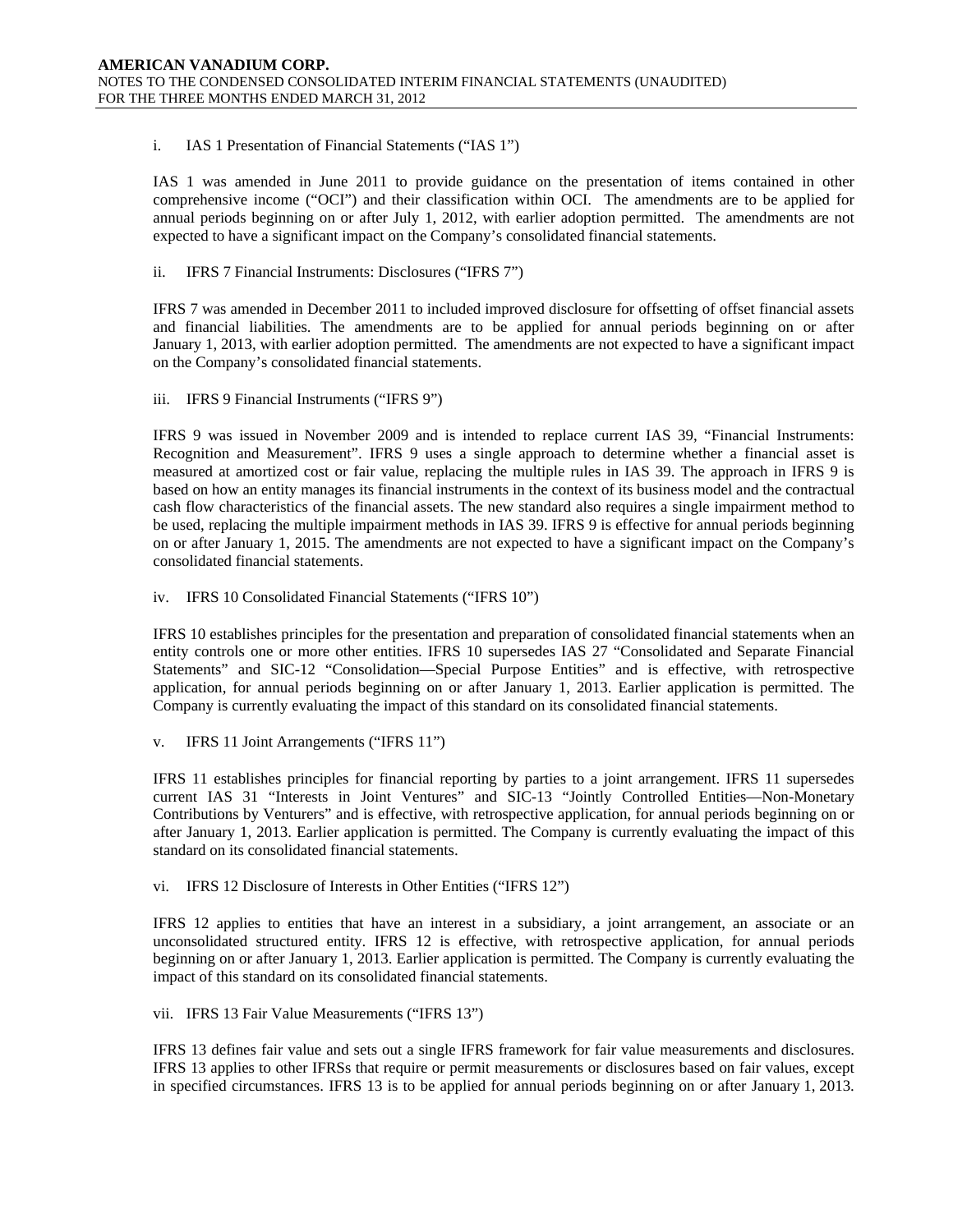Earlier application is permitted. The Company is currently evaluating the impact of this standard on its consolidated financial statements.

viii. IAS 32 Financial Instruments – Presentation ("IAS 32")

In December 2011, certain amendments to IAS 32 were issued which address inconsistencies when applying the offsetting criteria outlined in this standard. These amendments clarify certain criteria required in order to offset financial assets and financial liabilities. These amendments are required to be adopted retrospectively for periods beginning January 1, 2014. The Company is currently evaluating the impact of this standard on its consolidated financial statements.

# **4. EQUIPMENT**

Changes to the Company's equipment balances are as follows:

|                                 | Field     | <b>Office</b> |                 |              |
|---------------------------------|-----------|---------------|-----------------|--------------|
|                                 | Equipment | Equipment     | <b>Vehicles</b> | <b>Total</b> |
|                                 | \$        | \$            | \$              | \$           |
| Cost                            |           |               |                 |              |
| Balance, December 31, 2011      | 28,680    | 12.918        | 41,118          | 82,716       |
| Additions                       |           |               |                 |              |
| Balance, March 31, 2012         | 28,680    | 12,918        | 41,118          | 82,716       |
| <b>Accumulated amortization</b> |           |               |                 |              |
| Balance, December 31, 2011      | 22,640    | 4.255         | 6.366           | 33,261       |
| Additions                       | 1,451     | 986           | 2,148           | 4,585        |
| Balance, March 31, 2012         | 24,091    | 5,241         | 8,514           | 37,846       |
| <b>Carrying value</b>           |           |               |                 |              |
| December 31, 2011               | 6.040     | 8,663         | 34,752          | 49,455       |
| <b>March 31, 2012</b>           | 4,589     | 7.677         | 32,604          | 44,870       |

# **5. MINERAL PROPERTIES**

#### **Acquisition costs**

As at March 31, 2012 and prior periods, the carrying values of mineral properties were comprised solely of capitalized acquisition costs for mineral rights. Changes to these carrying values are as follows:

|                             | Gibellini | Del Rio                  | <b>Hot Creek</b> | Total     |
|-----------------------------|-----------|--------------------------|------------------|-----------|
|                             |           |                          |                  |           |
| As at December 31, 2011     | 1.487.089 | 39.683                   | 9.171            | 1,535,943 |
| <b>Additions</b>            | 132.534   | $\overline{\phantom{0}}$ |                  | 132.534   |
| <b>As at March 31, 2012</b> | 1.619.623 | 39,683                   | 9.171            | 1,668,477 |

The Company has capitalized, rather than expensed, property acquisition costs on the basis that holding title to the related properties allows the Company to explore and develop these properties in the future. Acquiring and maintaining title to mineral properties involves certain inherent risks due to difficulties in determining the validity of certain claims as well as the potential for problems arising from the frequently ambiguous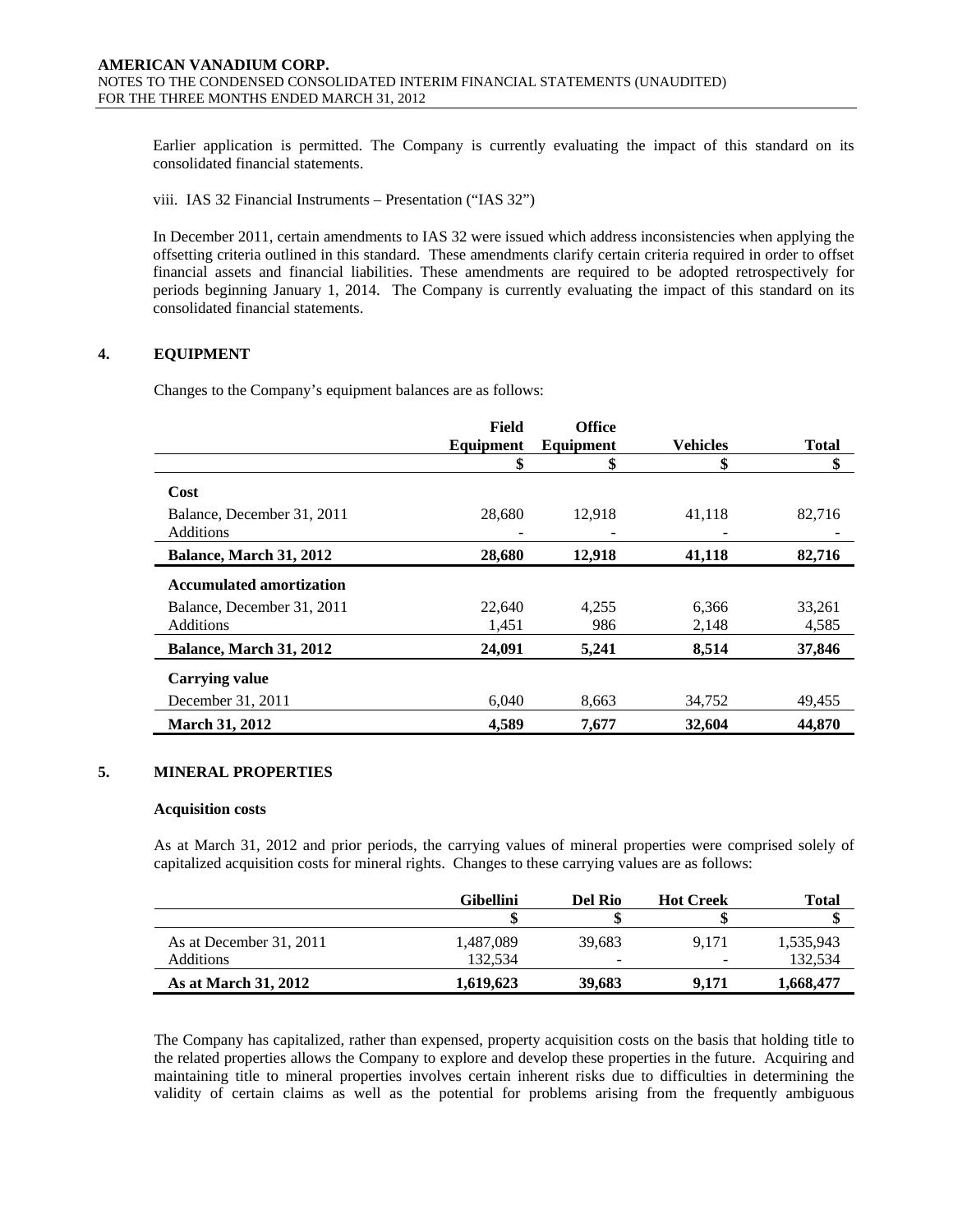conveyance history characteristic of many mineral properties. The Company has investigated title to all of its mineral properties and, to the best of its knowledge, title to all of its properties are in good standing.

#### **Exploration and evaluation expenses**

During the three months ended March 31, 2012, exploration and evaluation expenses incurred on the Company's mineral properties were as follows:

|                              | <b>Gibellini</b> | <b>Del Rio</b> | <b>Hot Creek</b> | <b>Total</b> |
|------------------------------|------------------|----------------|------------------|--------------|
|                              | \$               | \$             | Φ                | \$           |
| Metallurgy                   | 123,344          |                |                  | 123,344      |
| Environmental permitting     | 101,307          |                |                  | 101,307      |
| Geotechnical                 | 99,792           |                |                  | 99,792       |
| Engineering, procurement and |                  |                |                  |              |
| construction management      | 72,889           |                |                  | 72,899       |
| General                      | 72,353           |                |                  | 72,353       |
| Engineering                  | 26,863           |                |                  | 26,863       |
| Feasibility                  | 6,197            |                |                  | 6,197        |
| Power                        | 2,398            |                |                  | 2,398        |
| Property maintenance         | 2,245            |                |                  | 2,245        |
| Water                        | 597              |                |                  | 597          |
|                              | 507,985          |                |                  | 507.985      |

During the three months ended February 28, 2011, exploration and evaluation expenses incurred on the Company's mineral properties were as follows:

|                          | <b>Gibellini</b> | <b>Del Rio</b> | <b>Hot Creek</b> | <b>Total</b> |
|--------------------------|------------------|----------------|------------------|--------------|
|                          | \$               | \$             | \$               | \$           |
| Feasibility              | 543,181          |                |                  | 543,181      |
| Water                    | 409,135          |                |                  | 409,135      |
| General                  | 115,532          |                |                  | 115,532      |
| Environmental permitting | 91,793           |                |                  | 91,793       |
| Metallurgy               | 51,508           |                |                  | 51,508       |
| Drilling and trenching   | 35,658           |                |                  | 35,658       |
| Engineering              | 31,377           |                |                  | 31,377       |
| Property maintenance     | 20,381           |                |                  | 20,381       |
| Exploration              | 2,365            |                |                  | 2,365        |
| Geotechnical             | 2,186            |                |                  | 2,186        |
| Power                    | 188              |                |                  | 188          |
|                          | 1,303,304        |                |                  | 1,303,304    |

### **Summary of properties**

### a) Gibellini Property, Nevada, U.S.

During the year ended February 28, 2007, the Company entered into a Mineral Lease Agreement to acquire 40 unpatented lode mining claims, paying US\$60,000 upon the execution of the agreement. Pursuant to the terms of the agreement, the Company is required to pay a production royalty of 2.5% of the net smelter returns ("NSR") of all mineral substances produced from the claims, to a maximum of US\$3,000,000, at which point the production royalty decreases to 2.0%. The Company is also required to pay US\$30,000, quarterly, and such payments are credited against any future production royalties payable. As of March 31, 2012, the Company has paid a total of US\$540,000 for these advance royalty payments, including US\$30,000 paid during the three months ended March 31, 2012.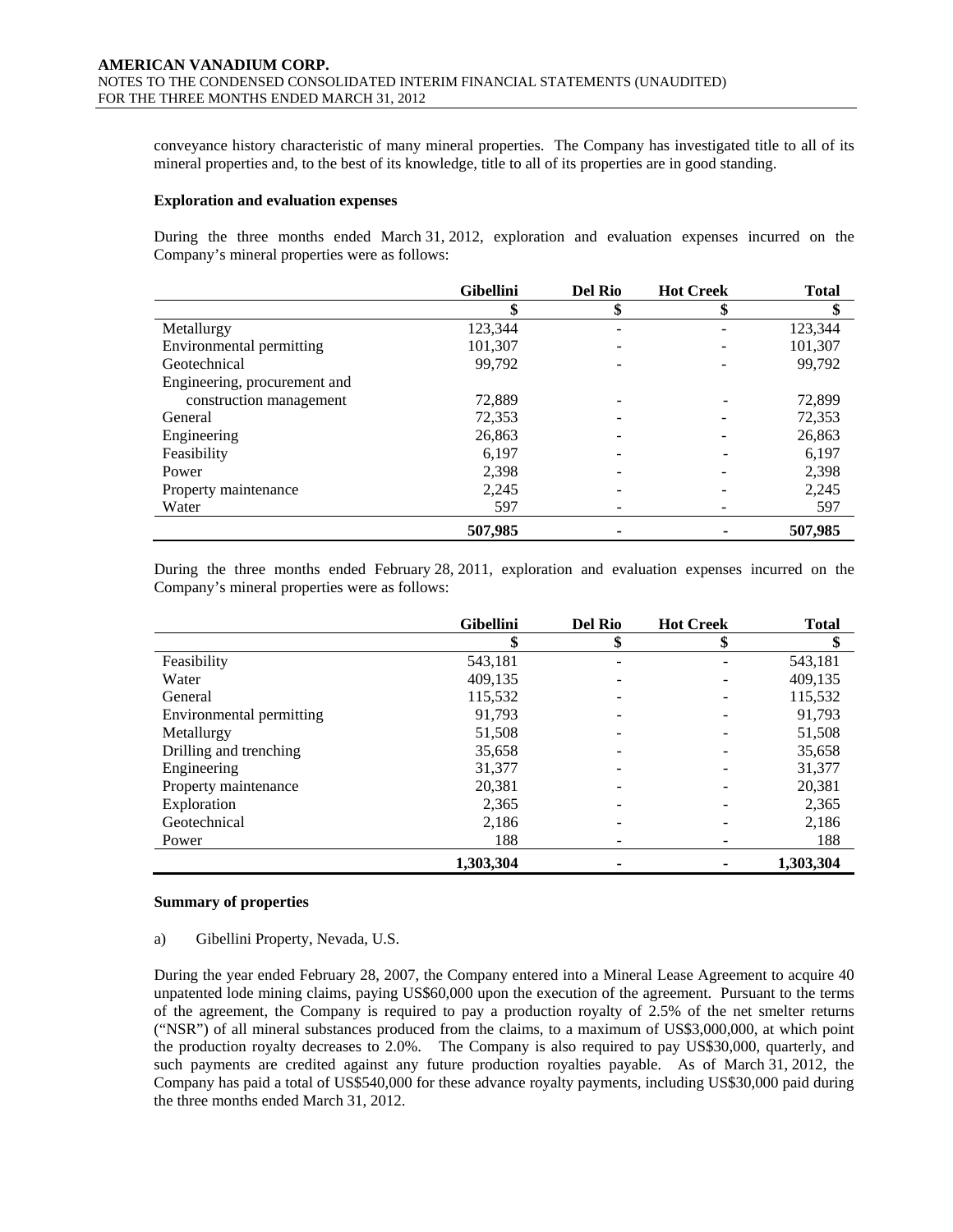During the year ended February 28, 2007, the Company entered into a Mineral Lease Agreement to acquire 12 unpatented lode mining claims, paying US\$9,000 upon the execution of the agreement. Pursuant to the terms of the agreement the Company is required to pay an initial production royalty payment of US\$30,000 within 60 days of production from the claims and a production royalty of 3.0% of NSR of all mineral substances produced from the claims. Also, the Company must pay an escalating series of annual payments, which will be credited against any future production royalties payable. As of March 31, 2012, the Company has paid a total of US\$95,000 for these advance royalty payments; remaining payments are US\$24,000, annually. Further, the Company has the option to purchase these claims for a total purchase price of US\$1,000,000.

During the ten months ended December 31, 2011, the Company acquired 17 unpatented lode mining claims for US\$50,000 – in addition to US\$70,000 in previous payments – and the issuance of 25,000 of its common shares valued at \$33,750.

During the ten months ended December 31, 2011, the Company acquired an additional 183 unpatented lode claims and seven placer claims through the staking process.

During the ten months ended December 31, 2011, the Company obtained various rights to water required for production from the Gibellini Property. Consideration for these rights included a cash payment of US\$295,000 and 50,000 common shares in the Company valued at \$67,500. The Company is required to make annual rental payments of US\$225,000, which may be adjusted for the Consumer Price Index. During the three months ended March 31, 2012, the Company paid US\$103,000 of such rental payments.

b) Del Rio Property, Nevada, U.S.

During the year ended February 28, 2011, the Company acquired 120 claims through the staking process. No additional claims have been subsequently acquired.

c) Hot Creek Property, Nevada, U.S.

During the year ended February 28, 2011, the Company acquired 18 claims through the staking process. No additional claims have been subsequently acquired.

# **Engineering, procurement and construction management**

During the ten months ended December 31, 2011, the Company entered into an agreement with an independent contractor who will manage various phases of the development of a mine on the Gibellini Property. These phases include basic and detailed engineering, asset and service procurement, and mine construction. As at March 31, 2012, the contractor has commenced the basic engineering phase.

On the commencement of the basic engineering phase, the Company paid a US\$559,936 deposit, and 17 monthly installments totalling US\$2,799,679 are required throughout the phase. Installments and the deposit have been recorded on the consolidated balance sheet as a deferred engineering management expense and deposit when paid or accrued, which is then recognized as an expense on a percentage-of-completion basis over the duration of the phase.

Changes to the deferred engineering management expense and deposit balance are as follows:

|                                                             | Amount    |
|-------------------------------------------------------------|-----------|
|                                                             |           |
| Balance, December 31, 2011                                  | 1,079,390 |
| Monthly installments paid or accrued                        | 431,691   |
| Expense recognized for percentage-of-completion achievement | (72, 889) |
| Balance, March 31, 2012                                     | 1,438,192 |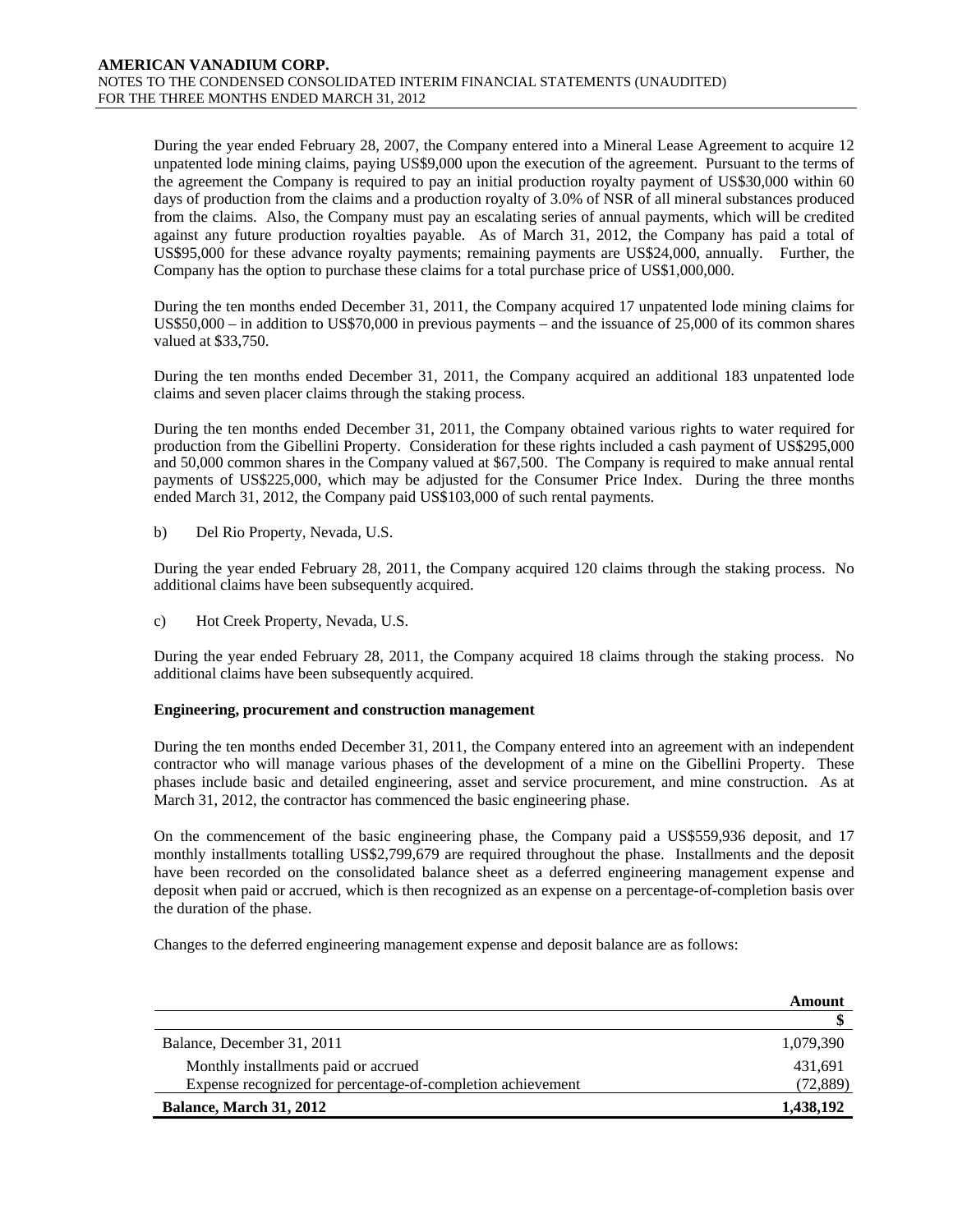# **6. SHAREHOLDERS' EQUITY**

### **Share capital**

#### *Authorized*

Unlimited number of common voting shares with no par value.

#### *Issued and outstanding*

|                                                                | Number of            |            |
|----------------------------------------------------------------|----------------------|------------|
|                                                                | <b>Common Shares</b> | Amount     |
|                                                                |                      | \$         |
| Outstanding, March 1, 2011                                     | 20, 267, 814         | 6,349,922  |
| Issued through private placements, net of share issuance costs | 5,771,917            | 6,919,555  |
| Issued on exercise of warrants                                 | 1,166,666            | 466,666    |
| Issued on exercise of stock options                            | 87,000               | 141,968    |
| Issued for water rights (Note 5)                               | 50,000               | 67,500     |
| Issued for mineral claims (Note 5)                             | 25,000               | 33,750     |
| Issued on achievement of performance targets                   | 75,000               | 78,750     |
| Outstanding, December 31, 2011 and March 31, 2012              | 27,443,397           | 14,058,111 |

#### *Private placements*

On March 22, 2011, the Company completed a brokered private placement of 2,770,250 common share units at a price of \$1.35 per unit for gross proceeds of \$3,739,838. Each unit consists of one common share and one-half of one common share purchase warrant. Each whole common share purchase warrant entitles the holder to purchase one additional common share at a price of \$1.95 until September 22, 2012. The full value of these units is attributed to the value of the common shares. An additional 193,918 agent's warrants were issued as part of this private placement with a fair value of \$109,668. Each agent's warrant entitles the holder to purchase one common share at a price of \$1.35 per common share until March 22, 2012. Transaction costs for the private placement, which include the fair value of agent's warrants, cash commissions, and legal and other fees, totalled \$577,641.

On July 15, 2011, the Company completed a non-brokered private placement of 2,334,667 common share units at a price of \$1.50 per unit for gross proceeds of \$3,502,001. Each unit consists of one common share and onequarter of one common share purchase warrant. Each whole common share purchase warrant entitles the holder to purchase an additional common share at a price of \$2.00 until January 15, 2013. The value of these units has been bifurcated between common shares at a value of \$1.34 per share and warrants at a value of \$0.16 per onequarter warrant. An additional 23,940 finder's warrants were issued as part of this private placement with a fair value of \$8,232. Each finder's warrant entitles the holder to purchase one common share at a price of \$2.00 per common share until July 15, 2012. Transaction costs for the private placement, which include the fair value of finder's warrants, cash commissions, and legal and other fees, totalled \$211,516.

On August 31, 2011, the Company completed a non-brokered private placement of 667,000 common share units at a price of \$1.50 per unit for gross proceeds of \$1,000,500. Each unit consists of one common share and onequarter of one common share purchase warrant. Each whole common share purchase warrant entitles the holder to purchase an additional common share at a price of \$2.00 until February 28, 2013. The value of these units has been bifurcated between common shares at a value of \$1.26 per share and warrants at a value of \$0.24 per one-quarter warrant.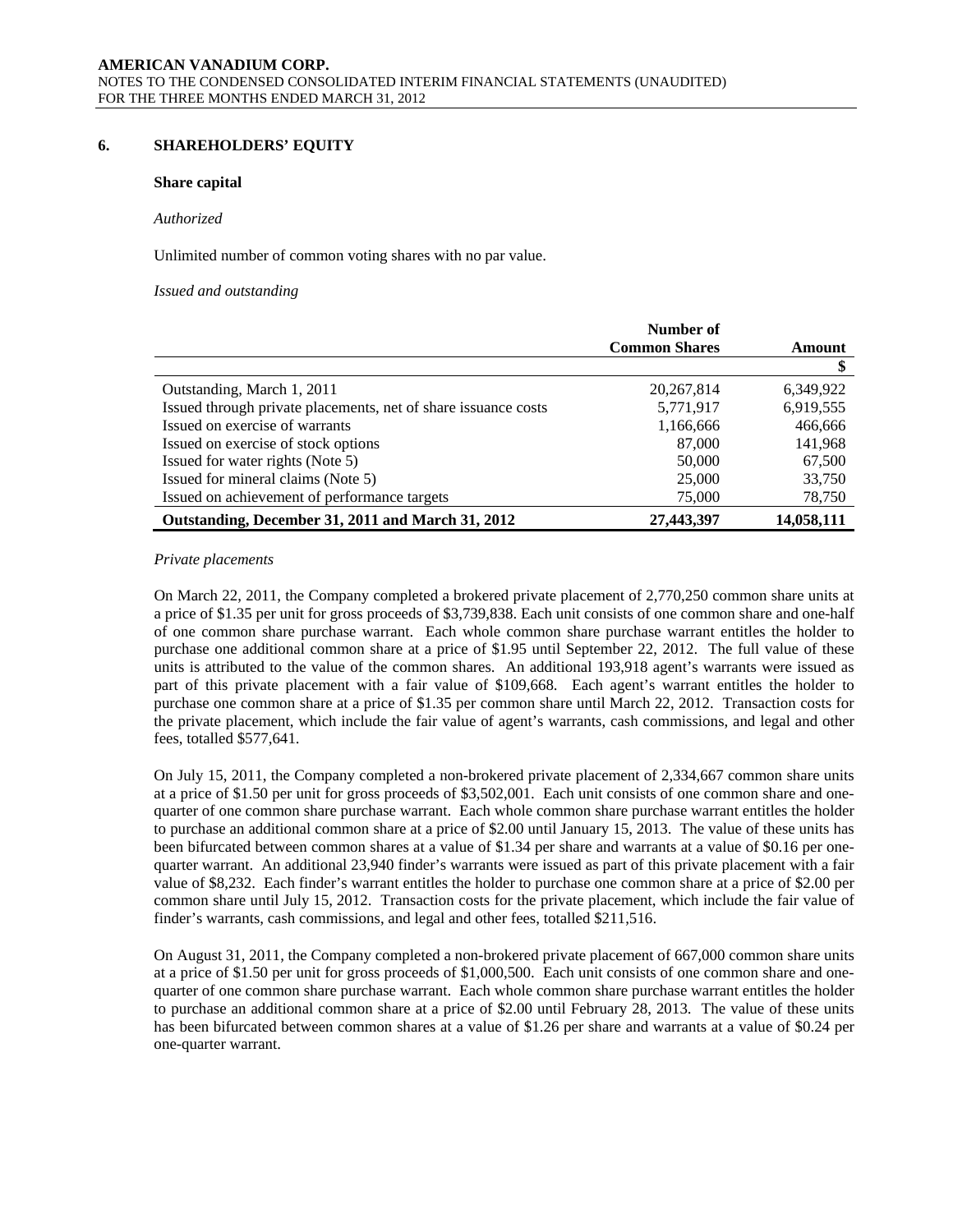## *Performance shares*

During the ten months ended December 31, 2011, the Company entered into an arrangement whereby up to 500,000 of its common shares could be issued in four tranches to an officer of the Company upon meeting various milestones for the development of the Gibellini property. During the ten months ended December 31, 2011, the first milestone was met and 75,000 of these shares valued at \$78,750 were issued. The performance conditions for the issuance of the remaining shares are discussed in Note 12.

# **Warrants**

Changes to the balance of warrants outstanding are as follows:

|                                               | Number of<br><b>Warrants</b> | <b>Weighted Average</b><br><b>Exercise Price</b> | <b>Weighted Average</b><br><b>Fair Value</b> |
|-----------------------------------------------|------------------------------|--------------------------------------------------|----------------------------------------------|
|                                               |                              |                                                  |                                              |
| Outstanding, March 1, 2011                    | 1,166,666                    | 0.40                                             |                                              |
| Warrants exercised                            | (1,166,666)                  | 0.40                                             |                                              |
| Warrants issued as part of common share units | 2,135,542                    | 1.97                                             | 0.25                                         |
| Warrants issued as agent's and finder's fees  | 217,858                      | 1.42                                             | 0.54                                         |
| Outstanding, December 31, 2011                | 2,353,400                    | 1.92                                             | 0.28                                         |
| Warrants expired                              | (193, 918)                   | 1.35                                             | 0.57                                         |
| Outstanding, March 31, 2012                   | 2,159,482                    | \$1.97                                           | 0.25                                         |

The fair value of warrants included in common share units is determined as the excess in the value of the unit over the market price of the Company's common shares on the date the units are issued.

The fair value of agent's and finder's warrants issued on a stand-alone basis is determined using the Black-Scholes option pricing model.

The following warrants were outstanding and exercisable as at March 31, 2012:

|                    |                       | Number of              |
|--------------------|-----------------------|------------------------|
|                    |                       | <b>Warrants</b>        |
|                    |                       | <b>Outstanding and</b> |
| <b>Expiry date</b> | <b>Exercise Price</b> | <b>Exercisable</b>     |
|                    |                       |                        |
| July 15, 2012      | 2.00                  | 23,940                 |
| September 22, 2012 | 1.95                  | 1,385,125              |
| January 15, 2013   | 2.00                  | 583,667                |
| February 28, 2013  | 2.00                  | 166,750                |
|                    |                       | 2,159,482              |

# **Stock options**

 The Company adopted an incentive stock option plan which provides that the Board of Directors of the Company may from time to time, in its discretion, and in accordance with the requirements of the Exchange, grant to directors, officers, employees and technical consultants to the Company, non-transferable options to purchase common shares, provided that the number of common shares reserved for issuance will not exceed 10% of the issued and outstanding common shares. Such options will be exercisable for a period of up to five years from the date of grant. Vesting terms are determined by the Board of Directors at the time of grant.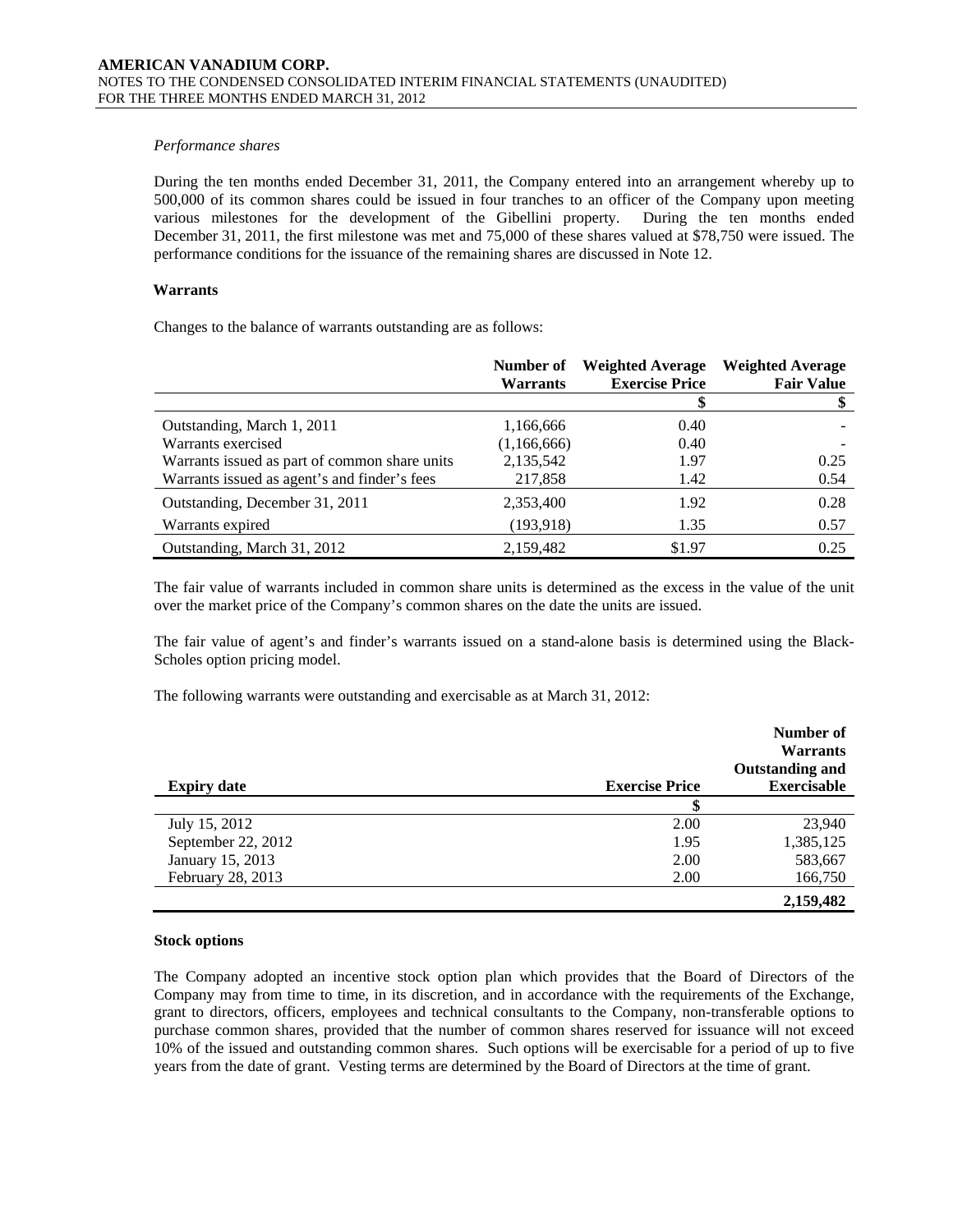|                                | Number of<br><b>Stock Options</b> | <b>Weighted Average</b><br><b>Exercise Price</b> | <b>Weighted Average</b><br><b>Fair Value</b> |
|--------------------------------|-----------------------------------|--------------------------------------------------|----------------------------------------------|
|                                |                                   |                                                  |                                              |
| Outstanding, March 1, 2011     | 1,837,500                         | 0.69                                             | 0.51                                         |
| Options granted                | 575,000                           | 1.47                                             | 1.09                                         |
| Options exercised              | (87,000)                          | 0.96                                             | 0.67                                         |
| Outstanding, December 31, 2011 | 2,325,500                         | 0.88                                             | 0.64                                         |
| Options granted                | 65,000                            | 0.77                                             | 0.40                                         |
| Options cancelled              | (6,250)                           | 1.64                                             | 1.16                                         |
| Outstanding, March 31, 2012    | 2.384.250                         | 0.88                                             | 0.63                                         |

Stock option transactions and the number of stock options outstanding are summarized as follows:

The fair values of the stock options granted during the three months ended March 31, 2012 and February 28, 2011 have been estimated using the Black-Scholes option pricing model. The weighted average assumptions used in the pricing model for these options are as follows:

|                                 | <b>Three Months Ended</b> | Three Months Ended |
|---------------------------------|---------------------------|--------------------|
|                                 | <b>March 31, 2012</b>     | February 28, 2011  |
| Risk-free interest rate         | $1.05\%$                  | 1.91 %             |
| Annual dividends                |                           |                    |
| Expected stock price volatility | 86.45%                    | 133.02%            |
| Expected forfeiture rate        | 20.44%                    | 31.20%             |
| Expected life                   | 2.61 years                | 2.79 years         |

The following incentive stock options were outstanding and exercisable at March 31, 2012:

j.

|                    |                       |                          | Number of          |
|--------------------|-----------------------|--------------------------|--------------------|
|                    |                       | <b>Number of Options</b> | <b>Options</b>     |
| <b>Expiry date</b> | <b>Exercise Price</b> | Outstanding              | <b>Exercisable</b> |
|                    | \$                    |                          |                    |
| February 12, 2013  | 1.30                  | 138,000                  | 138,000            |
| December 17, 2013  | 0.40                  | 25,000                   | 25,000             |
| January 21, 2015   | 0.35                  | 887,500                  | 887,500            |
| April 1, 2015      | 0.75                  | 40,000                   | 40,000             |
| August 18, 2015    | 0.75                  | 50,000                   | 50,000             |
| November 2, $2015$ | 0.70                  | 275,000                  | 275,000            |
| December 13, 2015  | 1.00                  | 60,000                   | 60,000             |
| December 29, 2015  | 1.05                  | 75,000                   | 75,000             |
| December 31, 2015  | 1.14                  | 50,000                   | 50,000             |
| February 4, 2016   | 1.55                  | 50,000                   | 50,000             |
| February 7, 2016   | 1.56                  | 100,000                  | 100,000            |
| March 7, 2016      | 1.50                  | 25,000                   | 25,000             |
| March 23, 2016     | 1.53                  | 300,000                  | 300,000            |
| April 29, 2016     | 1.64                  | 68,750                   | 68,750             |
| July 19, 2016      | 1.34                  | 100,000                  | 50,000             |
| August 2, 2016     | 1.25                  | 50,000                   | 25,000             |
| August 12, 2016    | 1.19                  | 25,000                   | 12,500             |
| February 6, 2017   | 0.77                  | 65,000                   | 40,000             |
|                    |                       | 2,384,250                | 2,271,750          |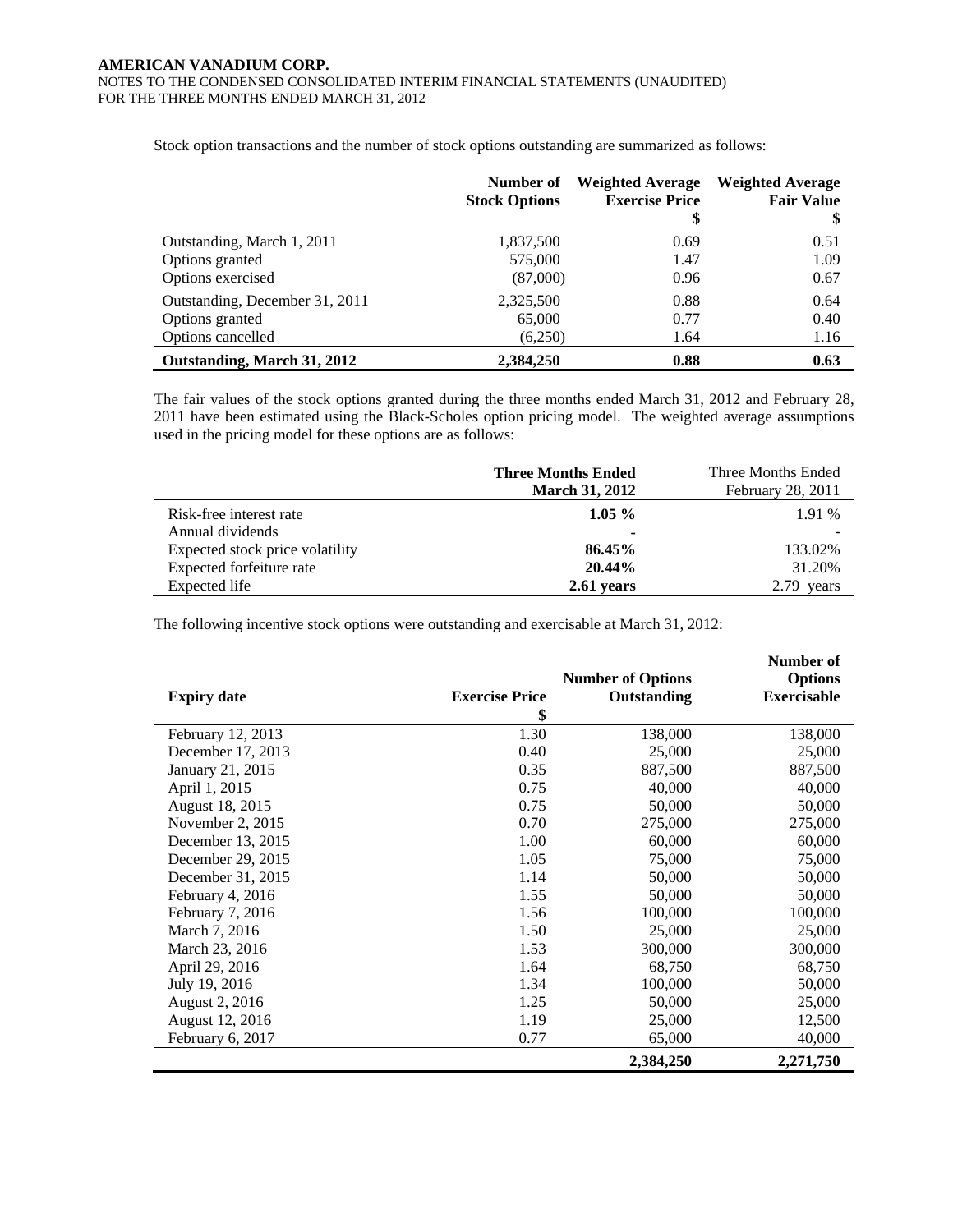# **7. RELATED PARTY TRANSACTIONS**

During the three months ended March 31, 2012, a \$19,500 (three months ended February 28, 2011 - \$12,000) expense was recorded for office facilities, corporate and administrative services provided by a company jointly controlled by a director of the Company, of which \$9,843 (December 31, 2011 - \$12,290) is included in accounts payable and accrued liabilities.

During the three months ended March 31, 2012, a \$45,000 expense (three months ended February 28, 2011 - \$10,000) was recorded for consulting services provided by a company jointly controlled by a director of the Company. Included in accounts payable and accrued liabilities at March 31, 2012 is \$17,215 (December 31, 2011 - \$43,448) payable to this related company.

Included in prepaid expenses is \$10,000 (December 31, 2011 - \$10,000) advanced to the Chief Executive Officer of the Company for corporate expenses to be incurred on the Company's behalf. Included in accounts payable and accrued liabilities is a total of \$2,691 (December 31, 2011 - \$3,496) owing to this officer.

These transactions were in the normal course of operations and were measured at the exchange amount, which is the amount of consideration established and agreed to by the related parties.

# **8. SEGMENTED INFORMATION**

The Company has one reportable operating segment, being the acquisition and exploration of mineral properties. Geographical information is as follows:

|                              | <b>Net Comprehensive Loss for the Three Months Ended</b> |                   |  |
|------------------------------|----------------------------------------------------------|-------------------|--|
|                              | <b>March 31, 2012</b>                                    | February 28, 2011 |  |
|                              |                                                          |                   |  |
| Canada                       | 603.948                                                  | 614.840           |  |
| <b>United States</b>         | 618,415                                                  | 1,150,750         |  |
| Total net comprehensive loss | 1,222,363                                                | 1,765,590         |  |

|                      |           | <b>Total Assets as at</b> |
|----------------------|-----------|---------------------------|
|                      | March 31  | December 31               |
|                      | 2012      | 2011                      |
|                      |           |                           |
| Canada               | 1,966,582 | 3,507,763                 |
| <b>United States</b> | 4,093,515 | 3,986,505                 |
| Total assets         | 6,060,097 | 7.494.268                 |

# **9**. **FINANCIAL INSTRUMENTS AND RISK MANAGEMENT**

As at March 31, 2012, the Company's financial instruments comprise cash, amounts receivable, income tax receivable, reclamation deposit and accounts payable and accrued liabilities. With the exception of cash, all financial instruments held by the Company are measured at amortized cost. The fair values of these financial instruments approximate their carrying value due to their short-term maturities.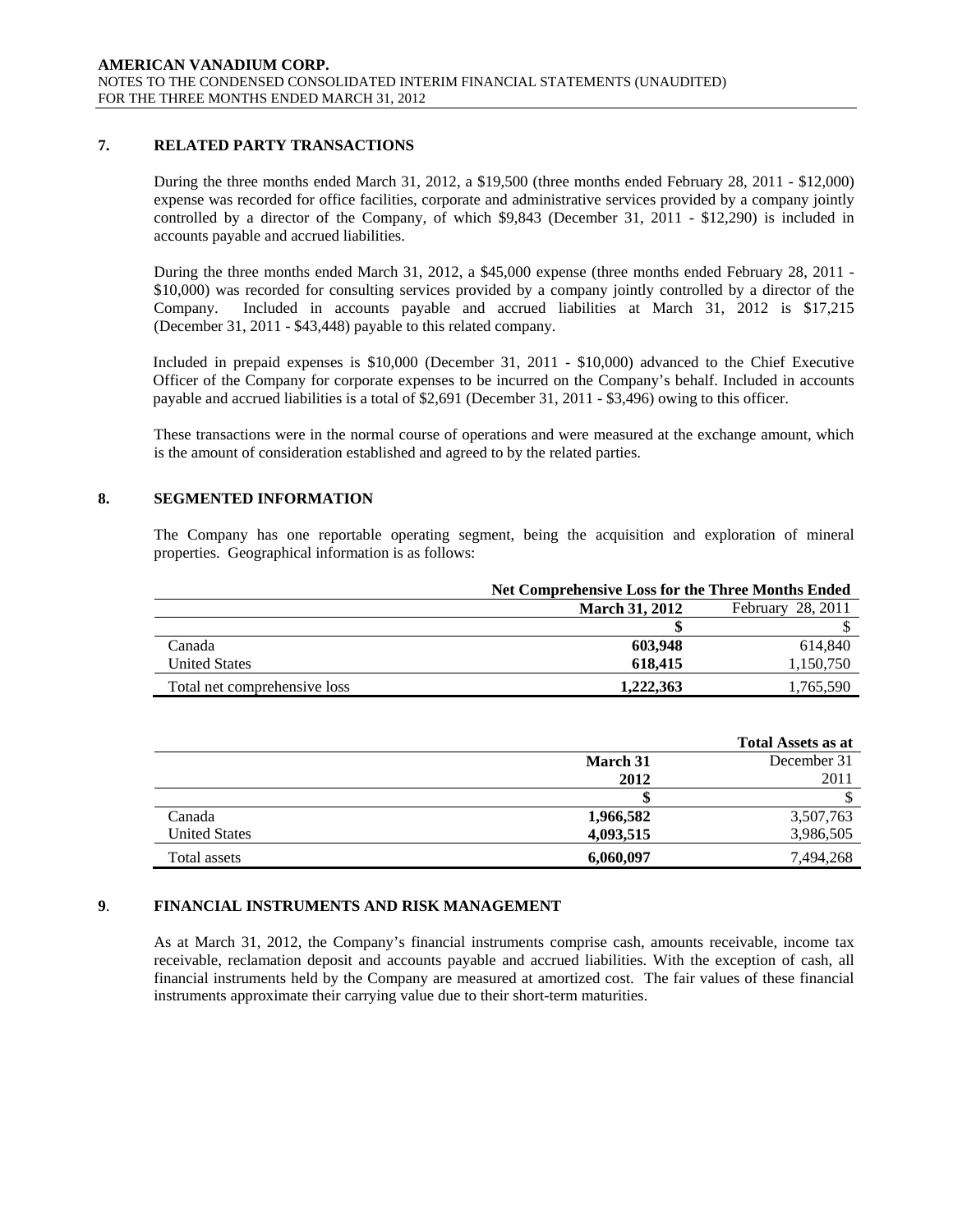Financial instruments measured at fair value on the balance sheet are summarized in levels of fair value hierarchy, described in Note 3 of the Company's audited financial statements as at and for the ten months ended December 31, 2011, as follows:

|      | $\alpha$                  | evel 2 | . .<br>' aval |
|------|---------------------------|--------|---------------|
|      |                           | m<br>ш | ш             |
| Cash | $\sim$ $\sim$<br>2,001,02 |        |               |

The Company's financial instruments are exposed to certain financial risks, including currency risk, credit risk, liquidity risk and interest rate risk.

### *Currency risk*

A portion of the Company's expenses are incurred in United States dollars and financial instrument balances are held in this currency. A significant change in the currency exchange rates between the Canadian dollar relative to the United States dollar could have a negative effect on the Company's results of operations, financial position or cash flows.

The Company has not hedged its exposure to currency fluctuations and, as at March 31, 2012, the Company held \$1,292,951 (December 31, 2011 - \$1,638,060) in United States dollars. A prolonged \$0.10 increase (decrease) in the value of the Canadian dollar compared with the United States dollar would result in a \$129,295 foreign exchange loss (gain) based on United States dollar holdings as at March 31, 2012.

#### *Credit risk*

Credit risk is the risk of an unexpected loss if a customer or third party to a financial instrument fails to meet its contractual obligations. The Company's credit risk is primarily attributable to its cash. The Company limits exposure to credit risk by maintaining its cash with large financial institutions. The Company does not have cash that is invested in asset backed commercial paper.

### *Liquidity risk*

Liquidity risk is the risk that the Company will not be able to meet its financial obligations as they fall due. The Company ensures there is sufficient capital in order to meet short term business requirements, after taking into account cash flows from operations and the Company's holdings of cash. The Company believes that these sources will be sufficient to cover the likely short term cash requirements and further funding will be required to meet long-term requirements.

#### *Interest rate risk*

Interest rate risk is the risk that the fair value or future cash flows of a financial instrument will fluctuate because of changes in market interest rates. As the Company's cash is currently held in short-term interest bearing accounts which pay relatively low rates of interest, the Company considers the interest rate risk to be limited.

### **10. CAPITAL MANAGEMENT**

The Company manages its capital structure and makes adjustments to it, based on the funds available to the Company, in order to support the acquisition, exploration and development of resource properties. The Board of Directors does not establish quantitative return on capital criteria for management, but rather relies on the expertise of the Company's management to sustain future development of the business.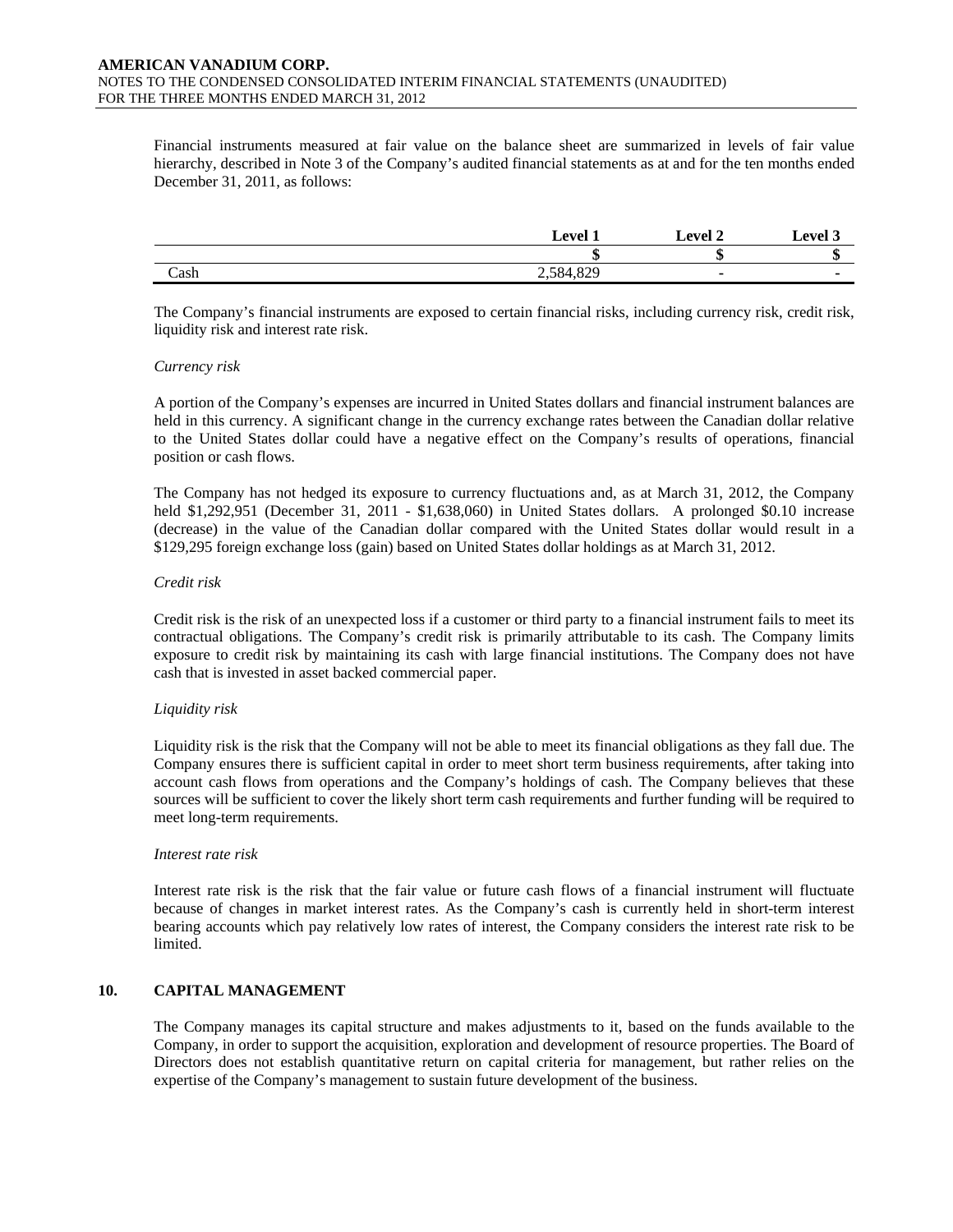The properties in which the Company currently has an interest are in the exploration stage; as such the Company is dependent upon external financings to fund activities. In order to carry out planned exploration and pay for administrative costs, the Company will spend its existing working capital and will attempt to raise additional funds as needed.

Management reviews its capital management approach on an ongoing basis and believes that this approach, given the relative size of the Company, is reasonable.

There were no changes in the Company's approach to capital management during the three months ended March 31, 2012. The Company is not subject to externally imposed capital requirements.

# **11. LOSS PER SHARE**

The numerators and denominators of basic and diluted loss per share for the three months ended March 31, 2012 and three months ended February 28, 2011 are as follows:

|                                              | <b>Three Months</b>   | Three Months      |
|----------------------------------------------|-----------------------|-------------------|
|                                              | <b>Ended</b>          | Ended             |
|                                              | <b>March 31, 2012</b> | February 28, 2011 |
| Net loss (numerator)                         | \$(1,222,363)         | \$(1,765,591)     |
| Basic and diluted weighted average number of |                       |                   |
| common shares outstanding (denominator)      | 27,443,397            | 20,106,499        |
| Basic and diluted loss per share             | \$(0.04)              | \$(0.09)          |

The Company incurred net losses for all periods reported, so no dilutive impact of in-the-money stock options and warrants has been included in the calculation of diluted weighted average number of common shares outstanding.

# **12. COMMITMENTS AND CONTINGENCIES**

The Company is committed to the following expenditures:

|                                     | <b>Remainder of</b> |             |             |             |             |
|-------------------------------------|---------------------|-------------|-------------|-------------|-------------|
| Nature of payment                   | 2012                | 2013        | 2014        | 2015        | 2016        |
|                                     |                     |             |             |             |             |
| Engineering management <sup>1</sup> | US\$1,359,846       | US\$453.282 | -           |             |             |
| Mineral rights <sup>2</sup>         | US\$114,000         | US\$144,000 | US\$144,000 | US\$144,000 | US\$144,000 |
| Water rights <sup>3</sup>           | US\$122,000         | US\$225,000 | US\$225,000 | US\$225,000 | US\$225,000 |
| Office lease                        | Cdn\$81,702         |             | -           |             |             |

<sup>1.</sup> As described in Note 5, the Company has commenced a basic engineering phase under a mine engineering, procurement and construction management agreement. The Company is not committed to undertaking further phases under the agreement.

<sup>2.</sup> As described in Note 5, the Company is making NSR prepayments in order to acquire and maintain mineral rights to its properties. To maintain certain of its properties in good standing, the Company is required to continue making these payments.

<sup>3.</sup> As described in Note 5, the Company is making annual rental payments to maintain water rights for its properties.